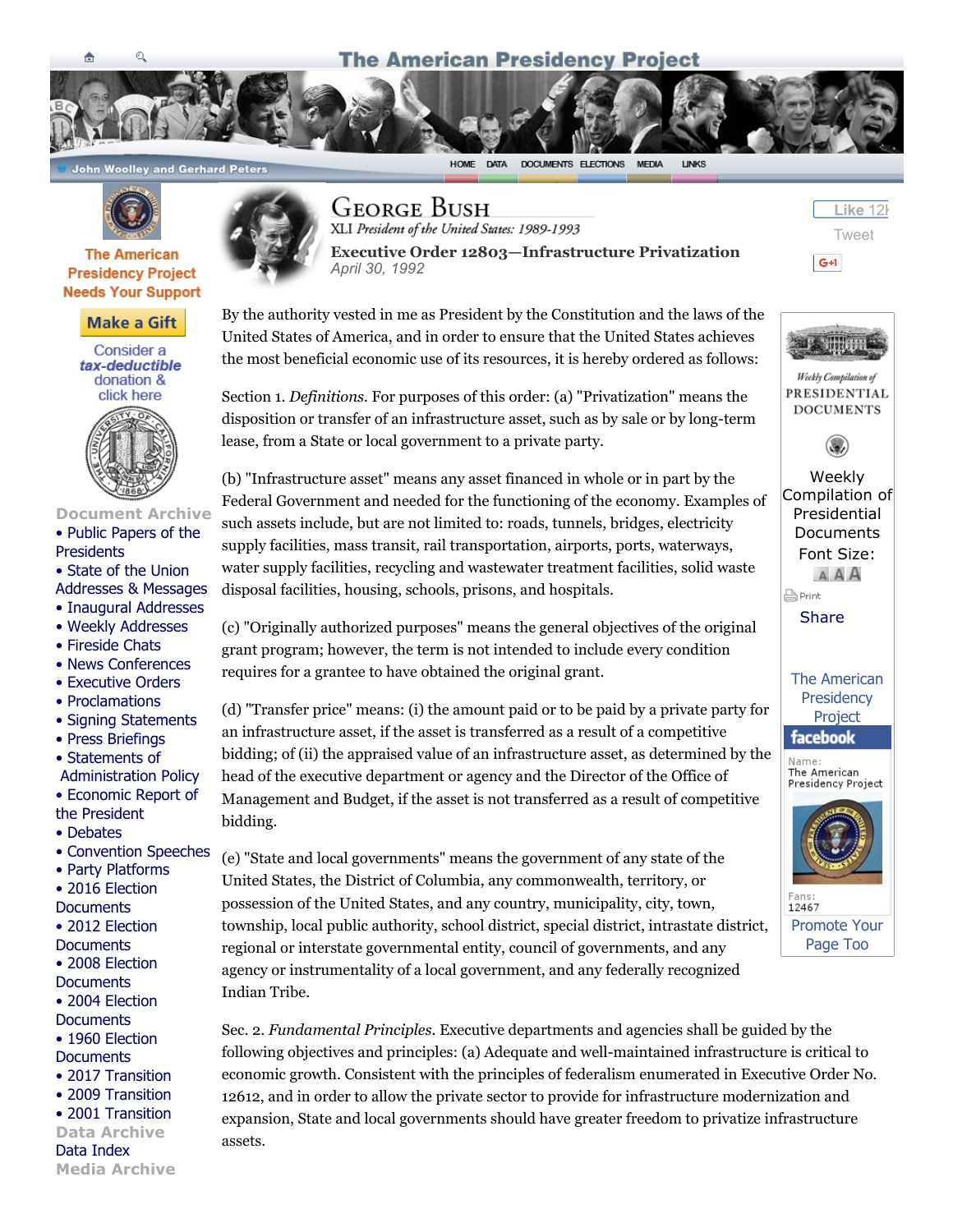### [Audio/Video Index](http://www.presidency.ucsb.edu/media.php) Elections [Election Index](http://www.presidency.ucsb.edu/elections.php) [Florida 2000](http://www.presidency.ucsb.edu/florida2000.php) Links [Presidential Libraries](http://www.presidency.ucsb.edu/libraries.php)

View Public Papers by Month and Year Month  $\mathbf{v}$  Year  $\mathbf{v}$ 

**INCLUDE** documents from the Office of the Press **Secretary** INCLUDE election campaign documents View PPPUS Search the Entire

Document Archive Enter keyword: ?

**© AND ○OR ○NOT** 

Limit by Year From:  $1789$   $\overline{ }$ To : 2016  $\sqrt{ }$ Limit results per page  $30 -$ 

INCLUDE documents from the Office of the Press **Secretary** INCLUDE election campaign documents

Search

#### **Instructions**

You can search the Public Papers in two ways:

## 1. Search by Keyword and Year

You can search by keyword and choose the range of years within your search by filling out the boxes under Search the Public Papers.

2. View by Month and/or Year Select the month

(b) Private enterprise and competitively driven improvements are the foundation of our Nation's economy and economic growth. Federal financing of infrastructure assets should not act as a barrier to the achievement of economic efficiencies through additional private market financing or competitive practices, or both.

(c) State and local governments are in the best position to assess the respond to local needs. State and local governments should, subject to assuring continued compliance with Federal requirements that public use be on reasonable and nondiscriminatory terms, have maximum possible freedom to make decisions concerning the maintenance and disposition of their federally financed infrastructure assets.

(d) User fees are generally more efficient than general taxes as a means to support infrastructure assets. Privatization transactions should be structured so as not to result in unreasonable increases in charges to users.

Sec. 3. *Privatization Initiative.* To the extent permitted by law, the head of each executive department and agency shall undertake the following actions: (a) Review those procedures affecting the management and disposition of federally financed infrastructure assets owned by State and local governments and modify those procedures to encourage appropriate privatization of such assets consistent with this order;

(b) Assist State and local governments in their efforts to advance the objectives of this order; and

(c) Approve State and local governments' requests to privatize infrastructure assets, consistent with the criteria in section 4 of this order and, where necessary, grant exceptions to the disposition requirements of the "Uniform Administrative Requirements for Grants and Cooperative Agreements to State and Local Governments" common rule, or other relevant rules or regulations, for infrastructure assets; provided that the transfer price shall be distributed, as paid, in the following manner: (i) State and local governments shall first recoup in full the unadjusted dollar amount of their portion of total project costs (including any transaction and fix-up costs they incur) associated with the infrastructure assets involved; (ii) if proceeds remain, then the Federal Government shall recoup in full the amount of Federal grant awards associated with the infrastructure assets, less the applicable share of accumulated depreciation on such asset (calculating using the Internal Revenue Service accelerated depreciation schedule for the categories of assets in question); and (iii) finally, the State and local governments shall keep any remaining proceeds,

Sec. 4. *Criteria.* To the extent permitted by law, the head of an executive department or agency shall approve a request in accordance with section  $3(c)$  of this order only if the grantee: (a) Agrees to use the proceeds described in section 3(c)(iii) of this order only for investment in additional infrastructure assets (after public notice of the proposed investment), or for debt or tax reduction; and

(b) Demonstrates that a market mechanism, legally enforceable agreement, or regulatory mechanism will ensure that: (i) the infrastructure asset or assets will continue to be used for their originally authorized purposes, as long as needed for those purposes, even if the purchaser becomes insolvent or is otherwise hindered from fulfilling the originally authorized purposes; and (ii) user charges will be consistent with any current Federal conditions that protect users and the public by limiting the charges.

Sec. 5. *Government-wide Coordination and Review*. In implementing Executive Order Nos. 12291 and 12498 and OMB Circular No. A-19, the Office of Management and Budget, to the extent permitted by law and consistent with the provisions of those authorities, shall take action to ensure that the policies of the executive department and agencies are consistent with the principles, critiera,